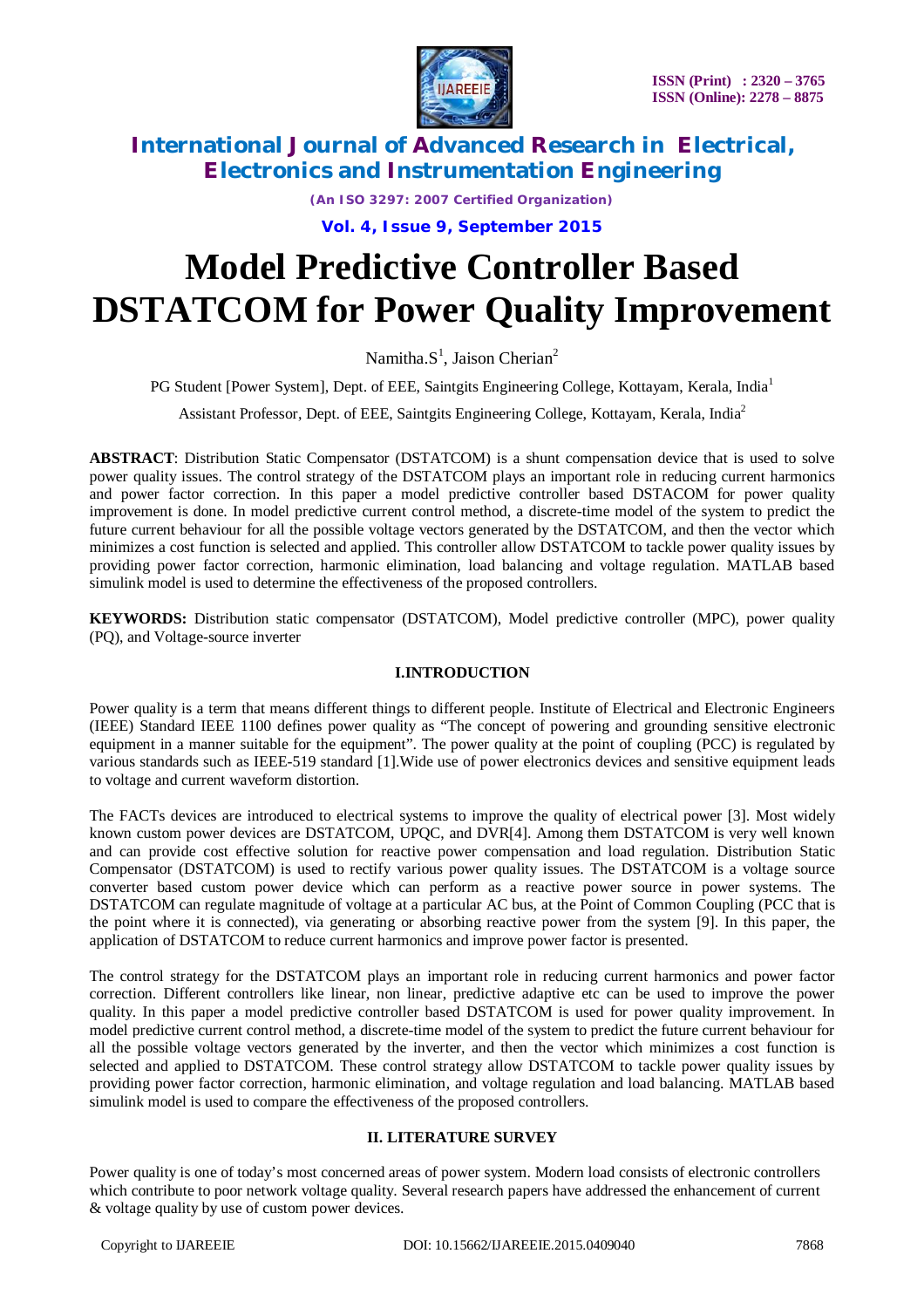

*(An ISO 3297: 2007 Certified Organization)*

### **Vol. 4, Issue 9, September 2015**

The FACTS controller is defined as 'A power electronic based system and other static equipment that provide control of one or more AC transmission system parameters'. There are two approaches to the realisation of power electronicsbased FACTS controllers (compensator): one employs conventional thyristor-switched capacitors and redactors, and quadrature tap-changing transformers, the other self commutated switching converters as synchronous voltage sources. The first approach has resulted in the Static Var Compensator (SVC), the Thyristor Controlled Series Capacitor (TCSC), and the Thyristor-Controlled Phase Shifter. The second approach has produced the Static Synchronous Series Compensator (SSSC) , the Unified Power Flow Controller (UPFC), and the Interline Power Flow Controller(IPFC).The two group have different operating and performance characteristics. The FACTS controllers based on VSC have several advantages over the variable impedance type [3]. Among them DSTATCOM is very well known and can provide cost effective solution for reactive power compensation and load regulation. Distribution Static Compensator (DSTATCOM) is used to rectify various power quality issues.

The internal control of a DSTATCOM plays a very important role in the effective operation of the DSTATCOM. A classical controllers have been developed by linear controller like P,PI and PID controllers with modulation schemes such as voltage oriented control, direct power control, space vector PWM [7]. There are some drawbacks of these methods follow as tuning of controller is a complex task, mismatch of nonlinear system with linear control, limitation of analog control, computational time of controller [7]. However, by advance technology in the field of computer and digital signal processing, modern techniques have been developed for inverters controlled such fuzzy, neural, adaptive and predictive control [5]. The main character of predictive control is that, the model of system is used for prediction of controlled variables and selects the most appropriate control set based on quality function. The classification of predictive control such as hysteresis based control, trajectory based control, dead beat controller and model based predictive control [8].

A different approach called Model predictive control (MPC) is capable of predicting future output signals based on predicted value of input signals and initial values [8]. A model of the system is considered in order to predict the future behaviour of the variables over a time horizon. These predictions are evaluated based on the character of the system and cost or quality function [7]. The sequence that minimizes the cost function is selected to predict the future input signal to the system. There are different kind of MPC such as generalized MPC , MPC with nonlinear state space model , MPC with continuous control set, MPC with finite control set, hybrid model MPC, explicit MPC and nonlinear MPC. As the inverter can be modelled as a system with a finite number of switching state, thus a finite control set MPC can be applied for this system [5]. The main function of MPC is to create a model for prediction. There are two approaches for modelling power electronics based system such analytical approaches and experimental approaches. The latter case is suitable for MPC because it will obtain the model close to the real behaviour by use on measured input-output without the prior information. MPC has many advantages, like fast dynamic response, modulation is not required, easy inclusion of nonlinearities and constraints of the system, and the flexibility to include other system requirements in the controller. A cost function represents the desired character of the system. MPC is an optimization problem where a sequence of future actuations is obtained by minimizing the quality function [7].

#### **III. FCS-MPC OPERATING PRINCIPLE**

#### **i) The Control Strategy**

**T**he concept behind model predictive control strategy is that only a finite number of possible switching states can be generated by the inverter. In model predictive controller, a model of the system is used to predict the behaviour of the variable for each switching state. Based on the model of the system a cost or quality function is defined, which is used as a solution to optimization problem. These quality functions will evaluate for the predicted value of variables to be controlled. Prediction of future value of input variables is calculated for each possible switching state. The switching state that minimizes quality function is selected.Fig.1 shows the block diagram for model predictive controller.



Fig. 1 Predictive current control block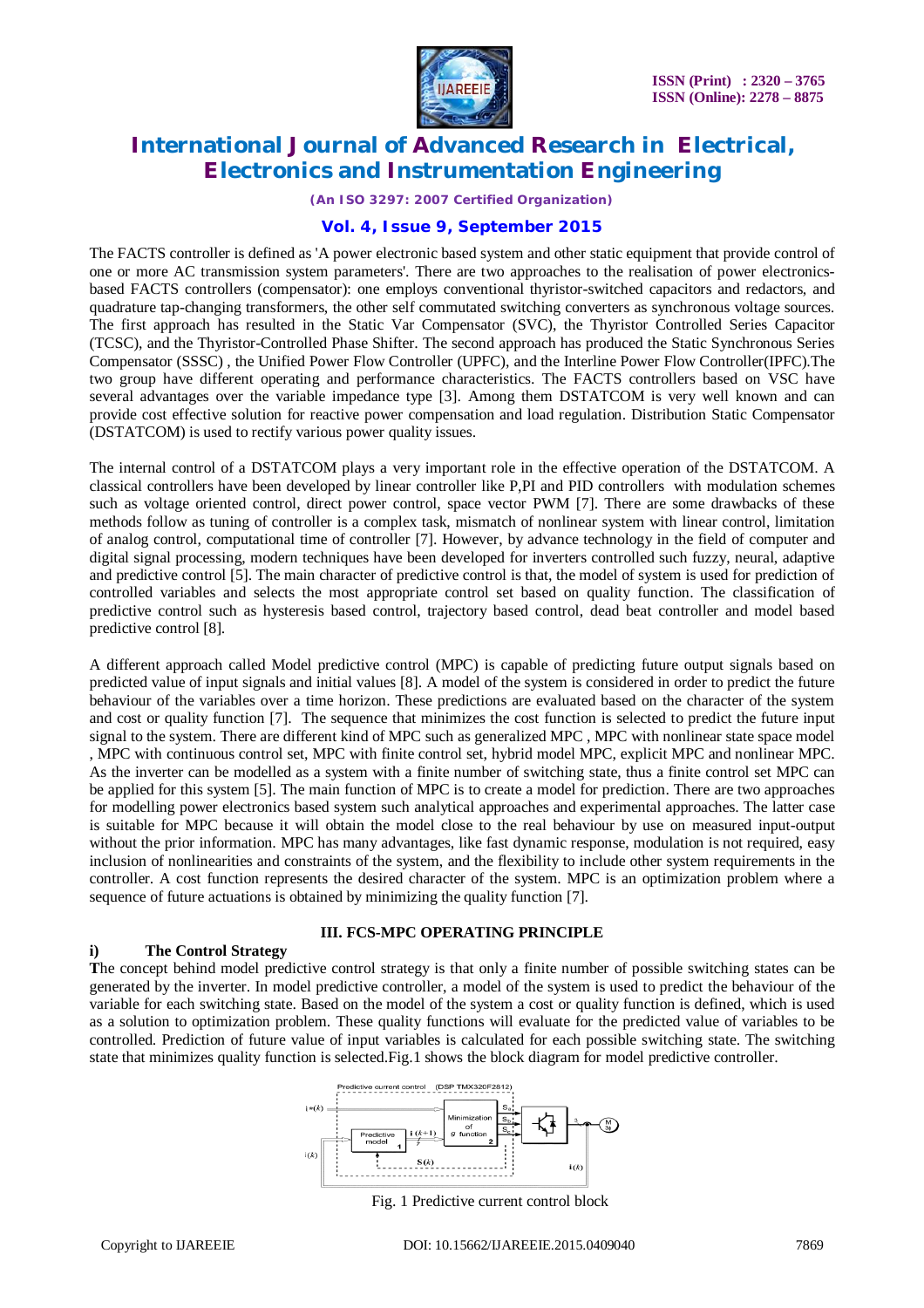

*(An ISO 3297: 2007 Certified Organization)*

### **Vol. 4, Issue 9, September 2015**

As a solution to power quality issues, appropriate switching pulse should be given to DSTSTCOM. DSTATCOM is a shunt connected voltage source inverter .Determination of an appropriate control action  $S(t)$  i.e. the gate signal to inverter that ,will drive a generic system variable  $x(t)$  usually the input current as close to desired reference value  $x^*(t)$ . Since the control set is finite in number  $S_i$ , with, i=1,...........n. The future reference value  $x^*(t_{k+1})$  can be estimated via appropriate extrapolation methods. Figure 2 shows the basic MPC structure.

A discrete-time model of the load is needed to predict the behaviour of the variables using quality function i.e. the load current should be equal to the reference current.

As the inverter can be modelled as a system with a finite number of switching state, thus a finite control set MPC can be applied for DSTACOM [5].



Fig. 2 Basic MPC structure

The power quality improvement is performed in the following steps.

1) The value of the reference current i<sup>\*</sup>(k) is obtained, and load current i(k) is measured.

2) The model of the system is used to predict the value of the load current in the next sampling interval i(k+1) for different voltage vector

3) The quality function g evaluates the error between reference and predicted currents in the next sampling interval. The voltage that minimizes the current error is selected and applied to the load.

By selecting appropriate switching pulse to the inverter eliminate current harmonics and power factor correction can be done. Figure 3 shows the MPC generic algorithm.

#### **ii) Quality Function**

Quality function is defined to minimize the error between predicted value and the reference value of the quantity to be controlled. For eliminating current harmonics of distribution system load current is measured and its predicted value is calculated. Reference value of load current is calculated using d-q transformation.

The quality function is defined as [8],  
\n
$$
g = |i_{\alpha}^* - i_{\alpha}^*|^2 + |i_{\beta}^* - i_{\beta}^*|^2
$$

 $(1)$ 

Where  $i_{\alpha}^{\ \ p}$  and  $i_{\beta}^{\ \ p}$  are the real and imaginary part of predicted load vector  $i(k+1), i_{\alpha}^{\ \ *}$  and  $i_{\beta}^{\ \ *}$  are the real and imaginary part of the reference current.

Different control criteria will be expressed in different quality functions. In this work absolute error is used for computation simplicity.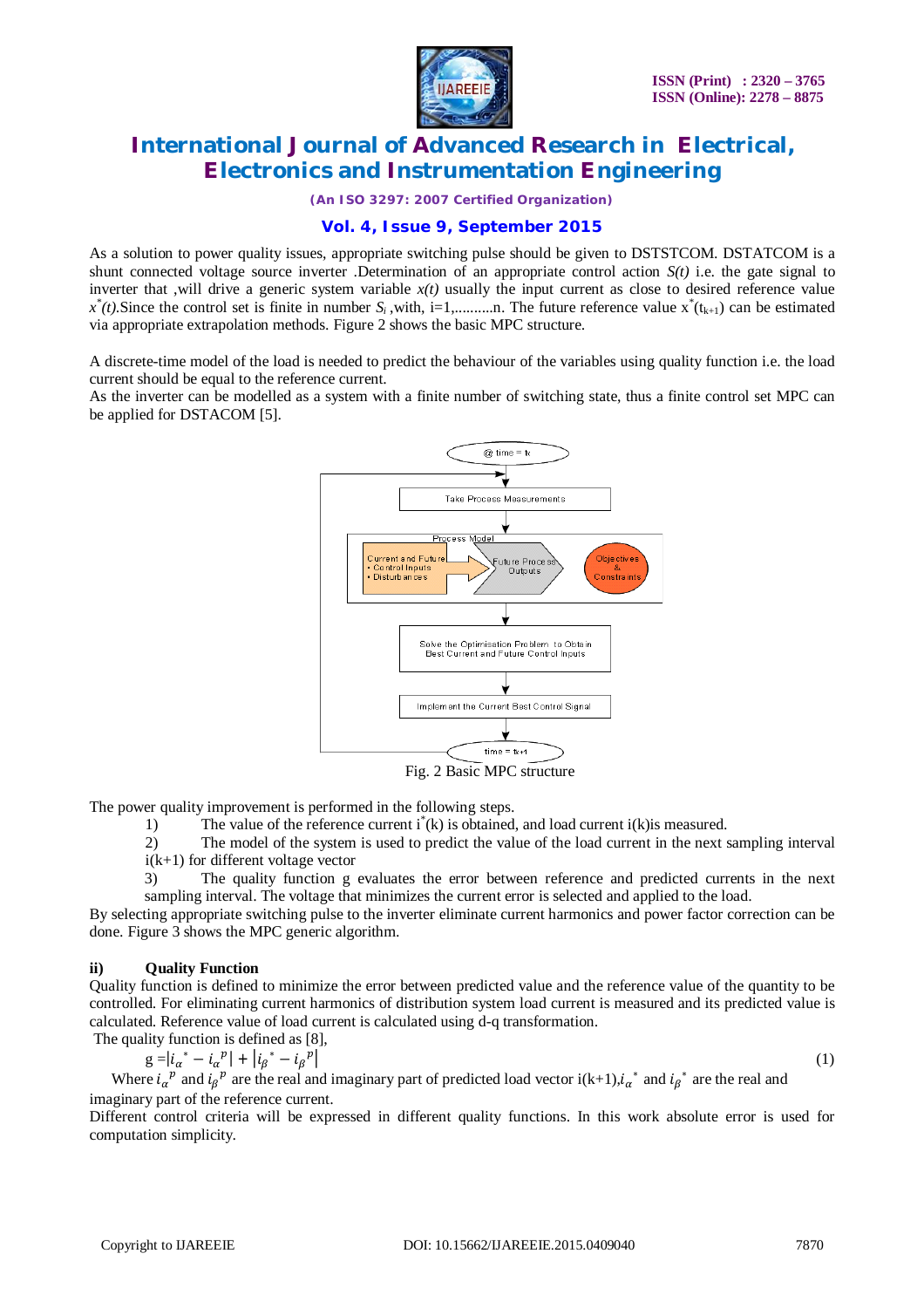



Fig. 3 FCS MPC generic algorithm

### **iii) DSTATCOM Model**

The power circuit of the DSTATCOM considered in this work is shown in Fig.4



Fig. 4 DSTATCOM power circuit

The switching state of the inverter is determined by the gating signal  $S_a$ ,  $S_b$  and  $S_c$  as follows [8]:

$$
S_a = 1, if S_1 on and S_4 off0, if S_1 off and S_4 onS_b = 1, if S_1 on and S_4 off0, if S_1 off and S_4 onS_c = 1, if S_1 on and S_4 off0, if S_1 off and S_4 on
$$

And can be expressed in vectorial form as,

$$
S = \frac{2}{3}(S_a + aS_b + a^2S_c)
$$
 (2)

Where  $a=e^{\frac{j2\pi}{3}}$ 

The output voltage space vector generated by the inverters are defined by,

$$
V = \frac{2}{3}(V_{aN} + aV_{bN} + a^2V_{cN})
$$
 (3)

Where  $V_{aN}$ ,  $V_{bN}$ ,  $V_{CN}$  is the phase to neutral voltages of the inverter. The load voltage vector v can be related to switching state vector I by

$$
V = V_{dc} S \tag{4}
$$

Where  $V_{dc}$  is the dc-link voltage.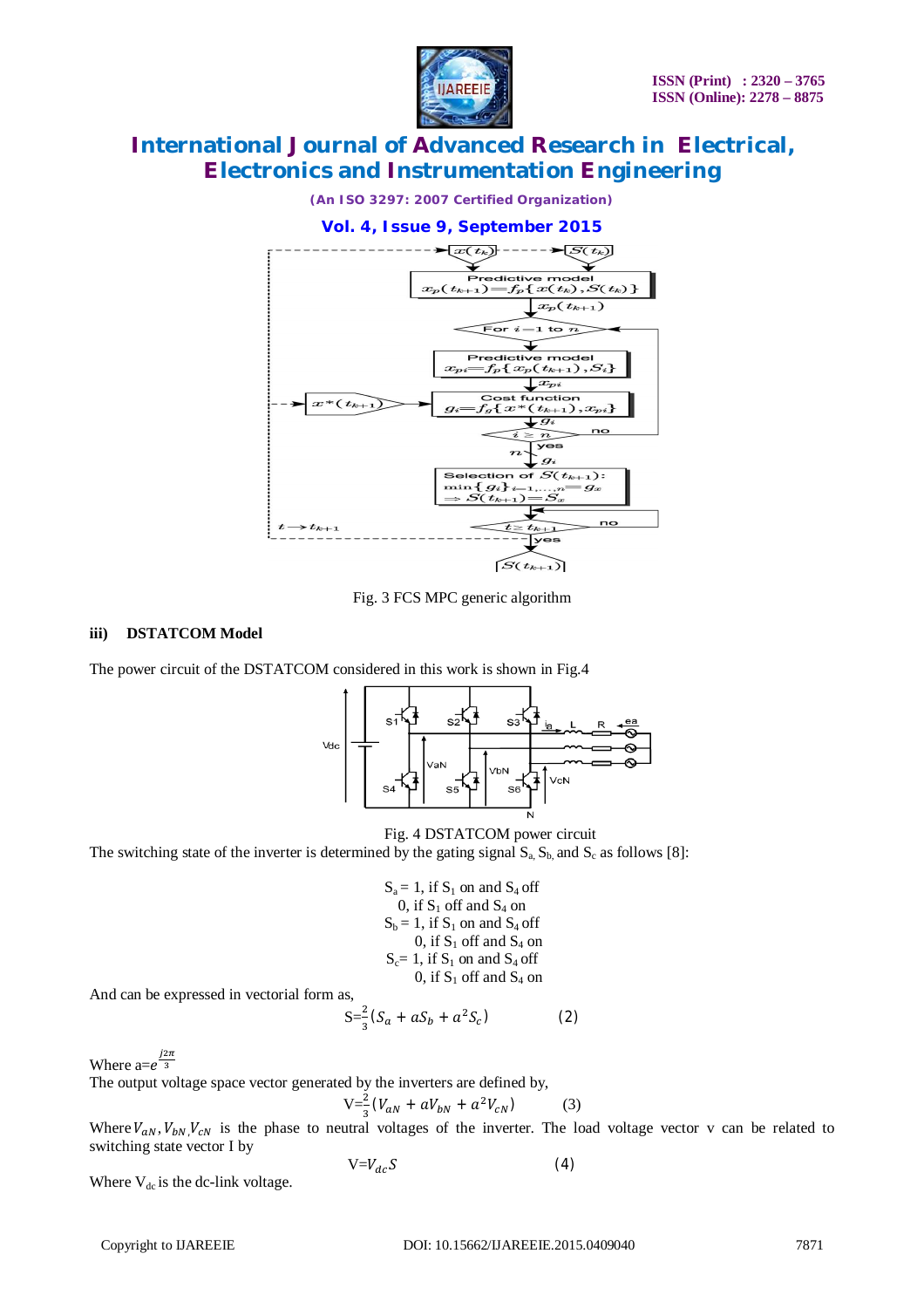

*(An ISO 3297: 2007 Certified Organization)*

### **Vol. 4, Issue 9, September 2015**

Using MPC algorithm, appropriate voltage vector is selected so that the current THD can be reduced. Shape of current waveform can be maintained thus power factor correction can be obtained.

#### **iv) Discrete Time Load Model**

In a unbalanced three-phase load, the current can be defined a space vector by[8],

$$
i = \frac{2}{3}(i_a + ai_b + a^2 i_c)
$$
 (5)

Load current dynamics can be described by vector equation

$$
V = Ri + L \frac{di}{dt} + e
$$
 (6)

Where R, is the load resistance, L is the load inductance the voltage generated by the inverter, e is the back emf.

A discrete-time model of the load current (6)for a sampling time  $T_s$  can be used to predict the future value of load current with the voltage and measured current at the  $k<sup>th</sup>$  sampling instant.

Approximating the derivative

$$
\frac{di}{dt} \approx \frac{i(k) - i(k-1)}{T_s} \tag{7}
$$

And replacing it in (6), the following expression is obtained or the future load current:

$$
i(k) = \frac{1}{RT_{s+L}} [Li(k-1) + T_s V(k) - T_s e(k)]
$$
 (8)

Where the term  $RT_s$  could be neglected if the sampling period is small enough and the load is mainly inductive. One step forward in (8), the future load current can be determined by [8],

$$
i(k+1)=\frac{1}{RT_{c+1}}[Li(k) + T_sV(k+1) - T_se(k+1)]
$$
 (9)

Equation  $(9)$  is the predicted value of load current, where  $i(k)$  is the current value of load current. The predicted value of load current is compared with the reference value of load current to generate the desired switching pulses for DSTACOM.

#### **v) Switching Pulse Selection**

In the proposed predictive algorithm, the voltage vector whose current prediction is closed to the expected current reference is applied to the load at next sampling. Predicted value of lad current and reference current are transformed to Alpha-Beta plane. The selected vector will be the one that minimizes the quality function[8]

$$
g = |i_{\alpha}^*(k+1) - i_{\alpha}(k+1)| + |i_{\beta}^*(k+1) - i_{\beta}(k+1)| \qquad (10)
$$

Reference current value  $i^*(k + 1)$  is measured through d-q transformation and its future value is predicted by second order extrapolation. Figure 5 shows the implemented MPC\_FC algorithm.



Fig. 5 Implemented MPC\_FC algorithm for power quality improvement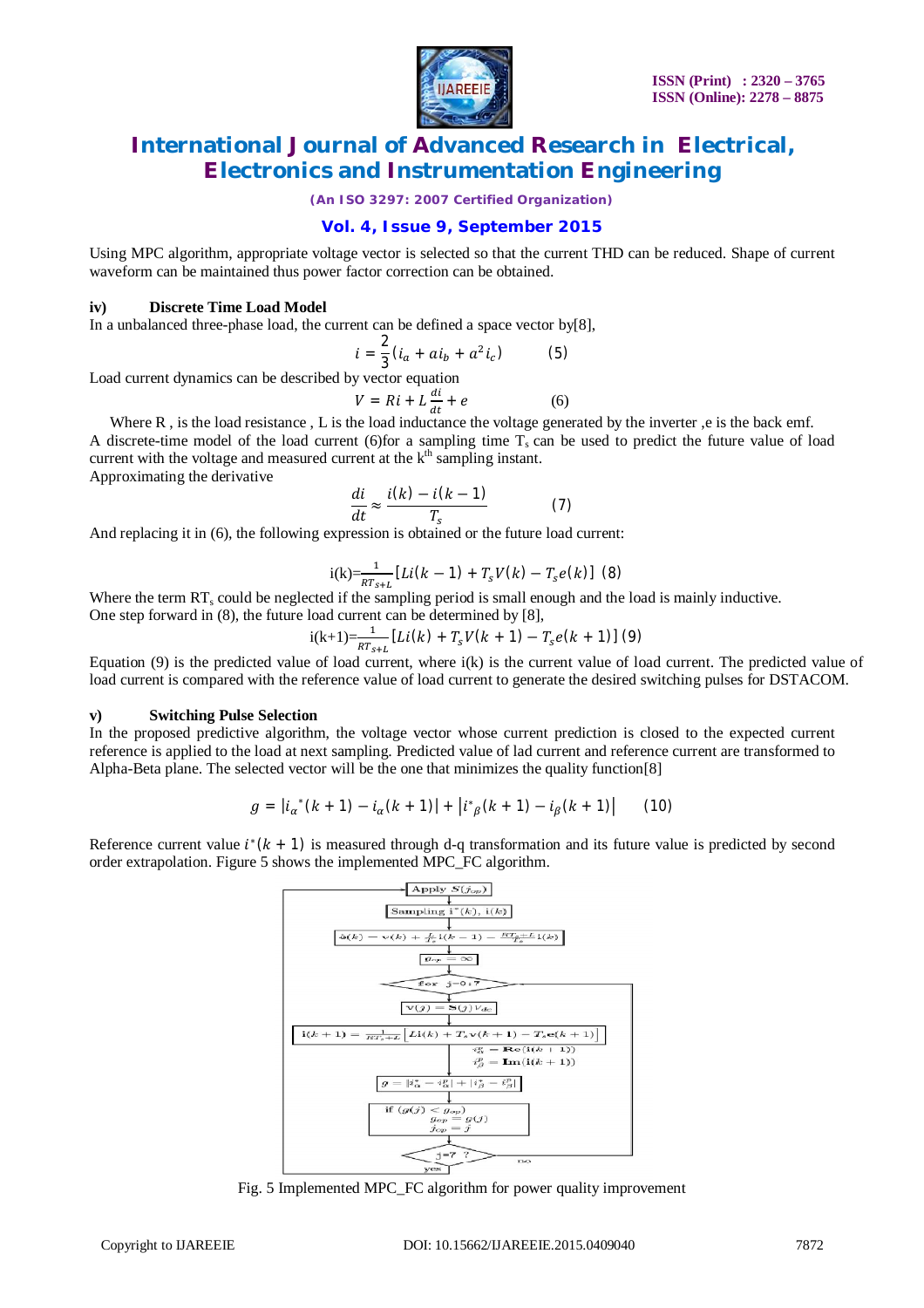

*(An ISO 3297: 2007 Certified Organization)*

#### **Vol. 4, Issue 9, September 2015**

#### **IV. SIMULATION RESULT**

MATLAB software is used to evaluate the effectiveness of model predictive controller on DSTATCOM. Simulation parameters are given Table1.Fig. 6 shows the simulation model of MPC based DSTATCOM used for power quality improvement.



Fig. 6 Simulation Model For MPC Controller based Dstatcom

#### **i) Before Compensation**

Terminal voltage and load current before compensation are plotted and is shown in fig 7 and 8. Due to the presence of nonlinear load the terminal voltages and current unbalanced and distorted.THD value of load current is19.11% and load voltage is 12.53%.

#### TABLE I

| <b>System Quantities</b> | Values                                    |
|--------------------------|-------------------------------------------|
|                          |                                           |
| Source Voltage           | 415 V rms<br>line<br>to                   |
|                          | line, 50 Hz.                              |
| Feeder impedance         | $Z_s = 1 + j3.14 \Omega$                  |
| Linear load              | $Z_{1a} = 30 + j62.8\Omega$               |
|                          | $Z_{lb} = 40 + j78.8\Omega$               |
|                          | $Z_{1c} = 50 + j50.24 \Omega$             |
|                          |                                           |
| Non linear load          | 50+j62.8 $\Omega$                         |
| VSI parameters           | $V_{dc} = 650V$ , $C_{dc} = 2600 \mu F$ , |
|                          | $R_f=1$ $\Omega$ , $L_f=22$ mH, $C_f = 5$ |
|                          | Mf                                        |

#### SIMULATION PARAMETERS



Fig. 7 Simulation output of load current of three phase four wire system with non linear load and without DSTATCOM



Fig. 8 Simulation output of load voltage of three phase four wire system with non linear load and without DSTATCOM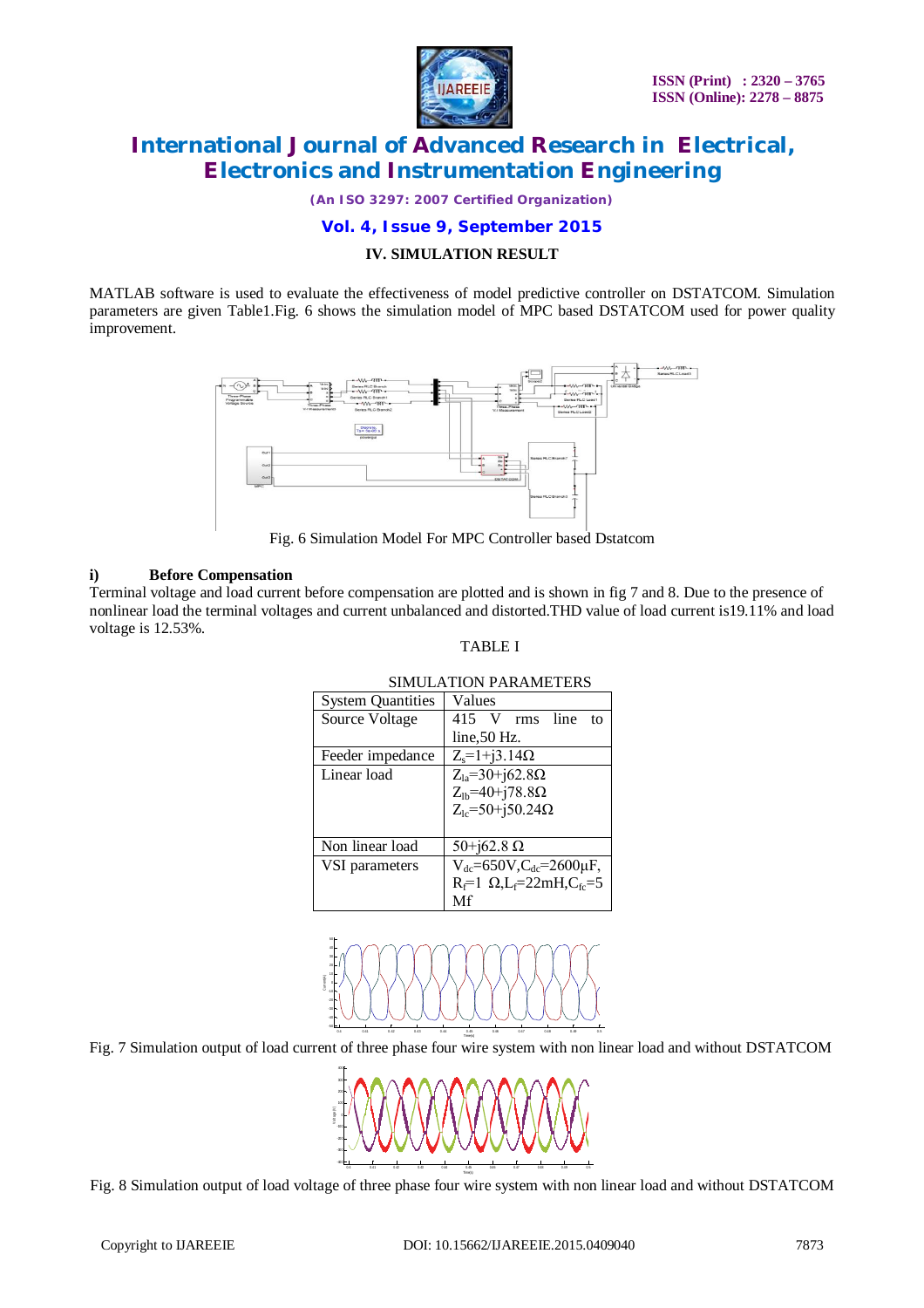

*(An ISO 3297: 2007 Certified Organization)*

### **Vol. 4, Issue 9, September 2015**



Fig. 9 FFT analysis of PCC current of three phase three-wire system with non linear load and without DSTATCOM (THD=19.11%)



Fig. 10 FFT analysis of PCC voltage of three phase three-wire system with non linear load and without DSTATCOM (THD=12.53%)

#### **ii) Nominal operation**

Using the Model Predictive controller method, terminal voltages and load currents in phases a, b, and c are shown in Fig .11 and 12; Thd value of load current is about 1.13% and that of load voltage is 2.43%.Thus by using MPC controller current and voltage harmonics can be reduced below 5% as per the IEEE 519 standard.







Fig. 12 Simulation output of load current of three phase four wire system with non linear load and with Model Predictive controller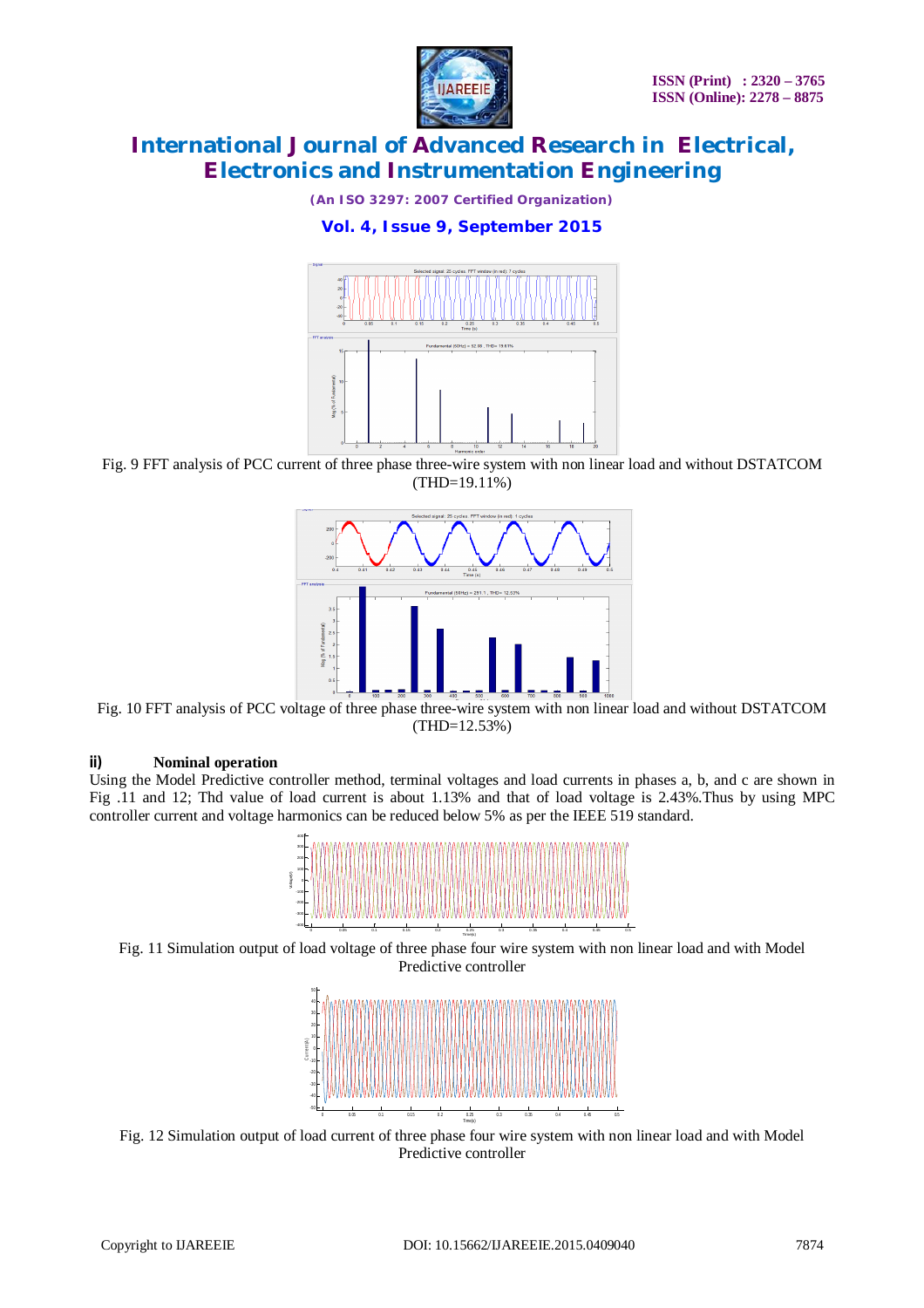

*(An ISO 3297: 2007 Certified Organization)*



Fig. 13 FFT analysis of PCC current of three phase four-wire system with non linear load and with MPC controller based DSTATCOM (THD=1.13%)

#### **iii) Power Factor Correction**

Without DSTATCOM, the power factor of the system was about 0.8875. By connecting DSTATCOM to the distribution system, there is an improvement in power factor. Based on the controller used power factor improvement varies. Using MPC controller terminal voltage and current are in phase and unity power factor can be obtained.m has been improved. Figure 14,15, shows the voltage and current waveform before compensation and after compensation



Fig. 15 Voltage and current waveform with MPC control based Dstatcom

### **V. CONCLUSION**

DSTACOM is a shunt compensating device used for power quality improvement. In this paper, model predictive controller based DSTATCOM for power quality improvement is done. In model predictive controller model of the system is used to predict the behaviour of the load current for each switching state. Model predictive controller will generate switching pulses to operate VSI, which in turn reduce distortion in current and voltage waveform. These controllers allow DSTATCOM to tackle power quality issues by providing power factor correction, harmonic elimination. MATLAB based simulink model is used to determine the effectiveness of the proposed controllers.

From the simulation result it is concluded that MPC controller based DSTATCOM has better performance. Using MPC controller based DSTATCOM the current THD of the distribution system is reduced to 1.13% and unity power factor is achieved. Thus Power quality improvement is obtained.

#### **REFERENCES**

- 1. Dugan, R.C,M.F Mc Granaghan and H.W Beaty (1996).Electrical power syatem quality. New York, NY: McGraw-Hill-c1996
- 2. Sankaran .C , Power quality .Boca Raton London New York Washington, D.C., 2002<br>3. Hingorni, N.G and L. Gyugyi, Understanding FACTS. IEEE press, 2000
- Hingorni, N.G and L. Gyugyi, Understanding FACTS. IEEE press,2000
- 4. Yong Hua Song , Allan T Johns, Flexible Ac Transmission, The Institution Of Electrical Engineers,London,U.K,1999
- 5. Samir Kouro,Ptricio Cortes, "Model Predictive Control-A Simple and Powerful Method to Control Power Converters," IEEE Trans. Industrial Electron., vol. 56, no. 6, pp. 1046–1053, May 2009.